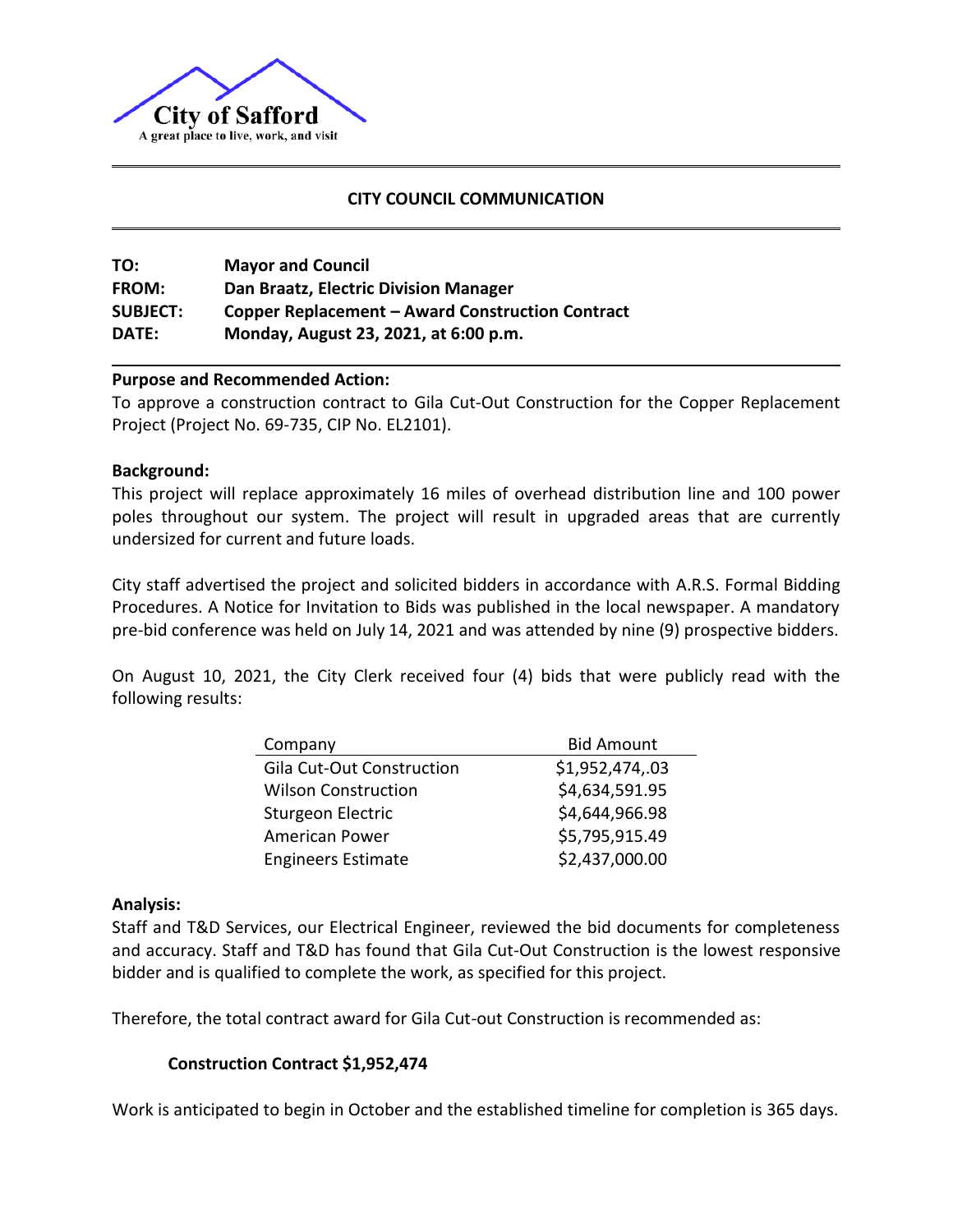## **Budget Recap:**

| FY 2021 Budget                         | \$3,000,000 |
|----------------------------------------|-------------|
|                                        |             |
| <b>Total Construction Contract</b>     | \$1,952,474 |
|                                        |             |
| <b>Other Project Expenses</b>          |             |
| Contingencies                          | 195,247     |
| 2021-22 Design/Construction Management | 60,000      |
| <b>Other Project Expenses Total</b>    | \$255,247   |
|                                        |             |
| PROJECT TOTAL                          | \$2,207,721 |
|                                        |             |
| <b>Balance</b>                         | \$792,279   |
|                                        |             |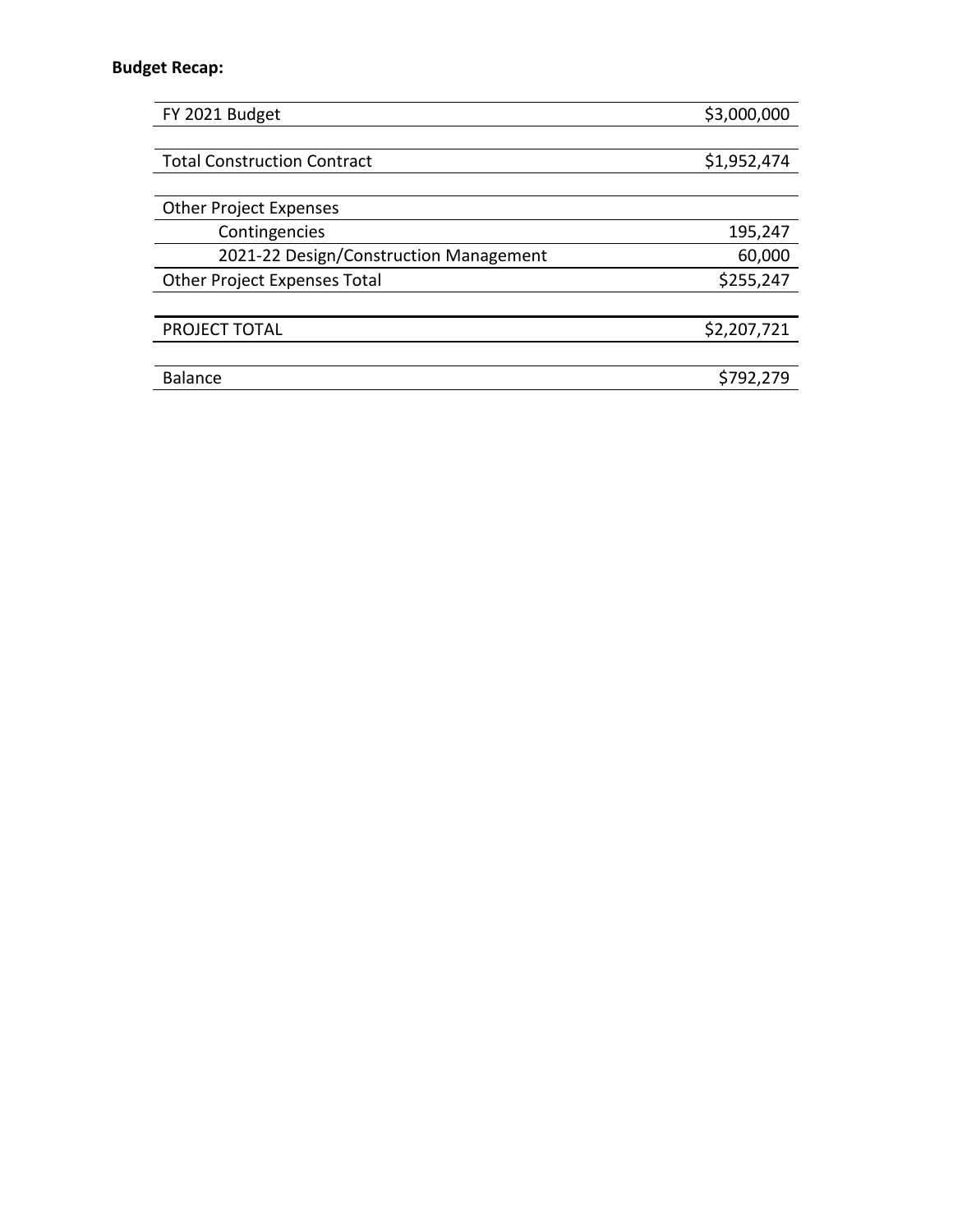

August 12, 2021

Hilary Cuenin – Project Management Assistant City of Safford, Engineering Dept. 405 W. Discovery Park Blvd Safford, AZ 85546

#### Re: Copper Replacement Project

Dear Hilary:

T&D has reviewed the bids you sent from the bid opening held on August  $10<sup>th</sup>$ , 2021 for the referenced project. There were nine contractors who attended the pre-bid meeting and were eligible to bid, and COS received four submitted proposals. The numbers in the bids have all been checked for accuracy, and a few minor errors were corrected, but none of corrections change the ranking of the bids. The proposals were also reviewed for balance and reasonableness of pricing. After corrections the final bid results are:

| Gila Cut-Out Construction | \$1,952,474.03 |
|---------------------------|----------------|
| Wilson Construction.      | \$4,634,591.95 |
| Sturgeon Electric         | \$4,644,966.98 |
| American Power            | \$5,795,915.49 |
|                           |                |

Recall that the Opinion of Probable Cost that T&D provided was \$2,437,000. While the three highest bids are well above this, the lowest one is below it. Part of the reason for the large gap is that the three high bids are from much larger companies, who likely employ union workers, have more overhead, and therefore have higher costs. Gila Cut-Out as you know is a much smaller company and runs leaner than the large contractors, and as a result is able to offer much more competitive pricing.

In addition, having completed several previous COS projects, Gila Cut-Out has the best insight into what it will take to complete the work, whereas the others may have been hesitant to offer better pricing without as much knowledge.

Due to their experience and significantly better offer, T&D recommends that COS accept the proposal from Gila Cut-Out Construction in the amount of \$1,952,474.03. In the event that COS finds this acceptable, I have enclosed the completed Acceptance page from the contract, to be signed and dated in triplicate by the authorized COS representatives, which will execute the contract. Once completed, please return the originals to our office.

Congratulations on receiving a very good offer for this project, we look forward to starting construction. As always if you have any questions, please contact me.

Sincerely,

Tim McLellan, P.E